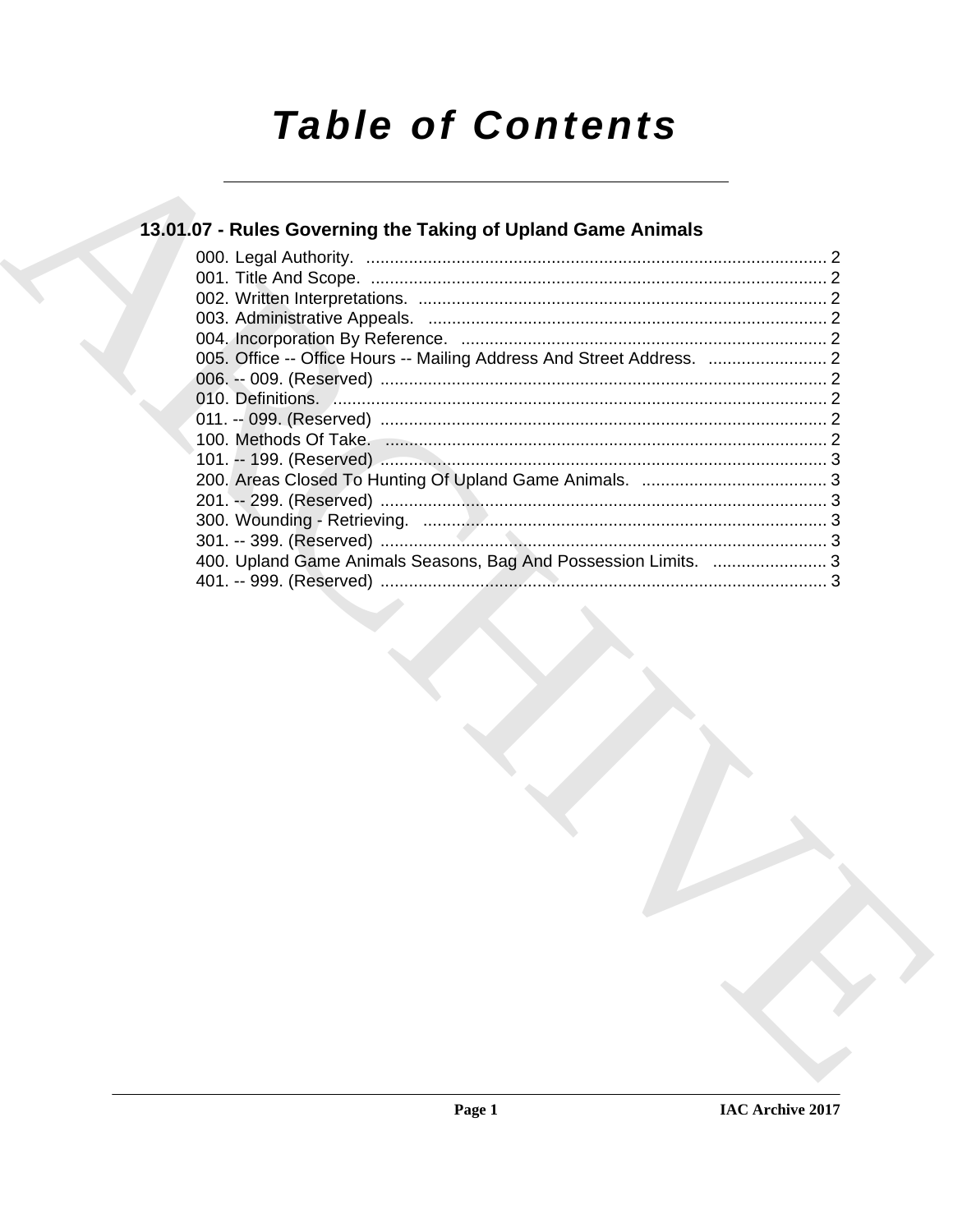#### **IDAPA 13 TITLE 01 CHAPTER 07**

# **13.01.07 - RULES GOVERNING THE TAKING OF UPLAND GAME ANIMALS**

#### <span id="page-1-1"></span><span id="page-1-0"></span>**000. LEGAL AUTHORITY.**

#### <span id="page-1-2"></span>**001. TITLE AND SCOPE.**

#### <span id="page-1-3"></span>**002. WRITTEN INTERPRETATIONS.**

#### <span id="page-1-4"></span>**003. ADMINISTRATIVE APPEALS.**

| All contested cases shall be governed by the provisions of IDAPA 13.01.01, "Rules of Practice and Procedure of the |            |
|--------------------------------------------------------------------------------------------------------------------|------------|
| Idaho Fish and Game Commission."                                                                                   | $(5-3-03)$ |

#### <span id="page-1-5"></span>**004. INCORPORATION BY REFERENCE.**

#### <span id="page-1-6"></span>**005. OFFICE -- OFFICE HOURS -- MAILING ADDRESS AND STREET ADDRESS.**

#### <span id="page-1-7"></span>**006. -- 009. (RESERVED)**

#### <span id="page-1-13"></span><span id="page-1-12"></span><span id="page-1-11"></span><span id="page-1-8"></span>**010. DEFINITIONS.**

#### <span id="page-1-14"></span><span id="page-1-9"></span>**011. -- 099. (RESERVED)**

#### <span id="page-1-18"></span><span id="page-1-17"></span><span id="page-1-16"></span><span id="page-1-15"></span><span id="page-1-10"></span>**100. METHODS OF TAKE.**

| <b>CHAPTER 07</b>        |                                                                                                                                                                                                                                                                                                                                                                                           |            |  |
|--------------------------|-------------------------------------------------------------------------------------------------------------------------------------------------------------------------------------------------------------------------------------------------------------------------------------------------------------------------------------------------------------------------------------------|------------|--|
|                          | 13.01.07 - RULES GOVERNING THE TAKING OF UPLAND GAME ANIMALS                                                                                                                                                                                                                                                                                                                              |            |  |
| 000.                     | LEGAL AUTHORITY.<br>The Idaho Fish and Game Commission is authorized under Sections 36-104(b) and 36-1101(b), Idaho Code, to adopt<br>rules concerning the taking of upland game animals.                                                                                                                                                                                                 | $(5-3-03)$ |  |
| 001.                     | TITLE AND SCOPE.                                                                                                                                                                                                                                                                                                                                                                          |            |  |
| 01.                      | <b>Title</b> . These rules shall be cited in full as IDAPA 13.01.07.000, et seq., Idaho Fish and Game<br>Commission Rules IDAPA 13.01.07, "Rules Governing the Taking of Upland Game Animals."                                                                                                                                                                                            | $(5-3-03)$ |  |
| 02.<br>animals.          | Scope. These rules establish the methods of take, seasons, and possession limits for upland game                                                                                                                                                                                                                                                                                          | $(5-3-03)$ |  |
| 002.                     | <b>WRITTEN INTERPRETATIONS.</b><br>In accordance with Section $67-5201(19)(b)(iv)$ , Idaho Code, any written statements which pertain to the<br>interpretation of the rules of this chapter or to the documentation of compliance with the rules of this chapter are<br>available for public inspection and copying at cost at the headquarters office at 600 South Walnut, Boise, Idaho. | $(5-3-03)$ |  |
| 003.                     | <b>ADMINISTRATIVE APPEALS.</b><br>All contested cases shall be governed by the provisions of IDAPA 13.01.01, "Rules of Practice and Procedure of the<br>Idaho Fish and Game Commission."                                                                                                                                                                                                  | $(5-3-03)$ |  |
| 004.                     | <b>INCORPORATION BY REFERENCE.</b><br>There are no documents that have been incorporated by reference into this rule.                                                                                                                                                                                                                                                                     | $(5-3-03)$ |  |
| 005.                     | <b>OFFICE -- OFFICE HOURS -- MAILING ADDRESS AND STREET ADDRESS.</b><br>The principal place of business of the Department of Fish and Game is in Boise, Idaho. The office is located at 600<br>South Walnut, Boise, Idaho and is open from 8 a.m. to 5 p.m., except Saturday, Sunday and legal holidays. The<br>mailing address is: P.O. Box 25, Boise, Idaho 83707.                      | $(5-3-03)$ |  |
| $006. - 009.$            | (RESERVED)                                                                                                                                                                                                                                                                                                                                                                                |            |  |
| 010.                     | DEFINITIONS.<br>Upland game animals shall include the following species:                                                                                                                                                                                                                                                                                                                  | $(7-1-93)$ |  |
| 01.                      | Cottontail Rabbit. Sylvilagus nuttallii.                                                                                                                                                                                                                                                                                                                                                  | $(7-1-93)$ |  |
| 02.                      | Pygmy Rabbit. Sylvilagus idahoensis.                                                                                                                                                                                                                                                                                                                                                      | $(7-1-93)$ |  |
| 03.                      | Snowshoe Hare. Lepus americanus.                                                                                                                                                                                                                                                                                                                                                          | $(7-1-93)$ |  |
| $011. - 099.$            | (RESERVED)                                                                                                                                                                                                                                                                                                                                                                                |            |  |
| 100.                     | <b>METHODS OF TAKE.</b><br>No person shall take upland game animals:                                                                                                                                                                                                                                                                                                                      | $(7-1-93)$ |  |
| 01.                      | <b>Time.</b> From one-half $(1/2)$ hour after sunset to one-half $(1/2)$ hour before sunrise.                                                                                                                                                                                                                                                                                             | $(7-1-93)$ |  |
| 02.<br>inches in length. | <b>Type</b> . With a trap, snare, net, or shotgun using shotgun shells exceeding three and one-half $(3\ 1/2)$                                                                                                                                                                                                                                                                            | $(7-1-93)$ |  |
| 03.                      | <b>Electronic Call.</b> By the use or aid of any electronic call.                                                                                                                                                                                                                                                                                                                         | $(7-1-93)$ |  |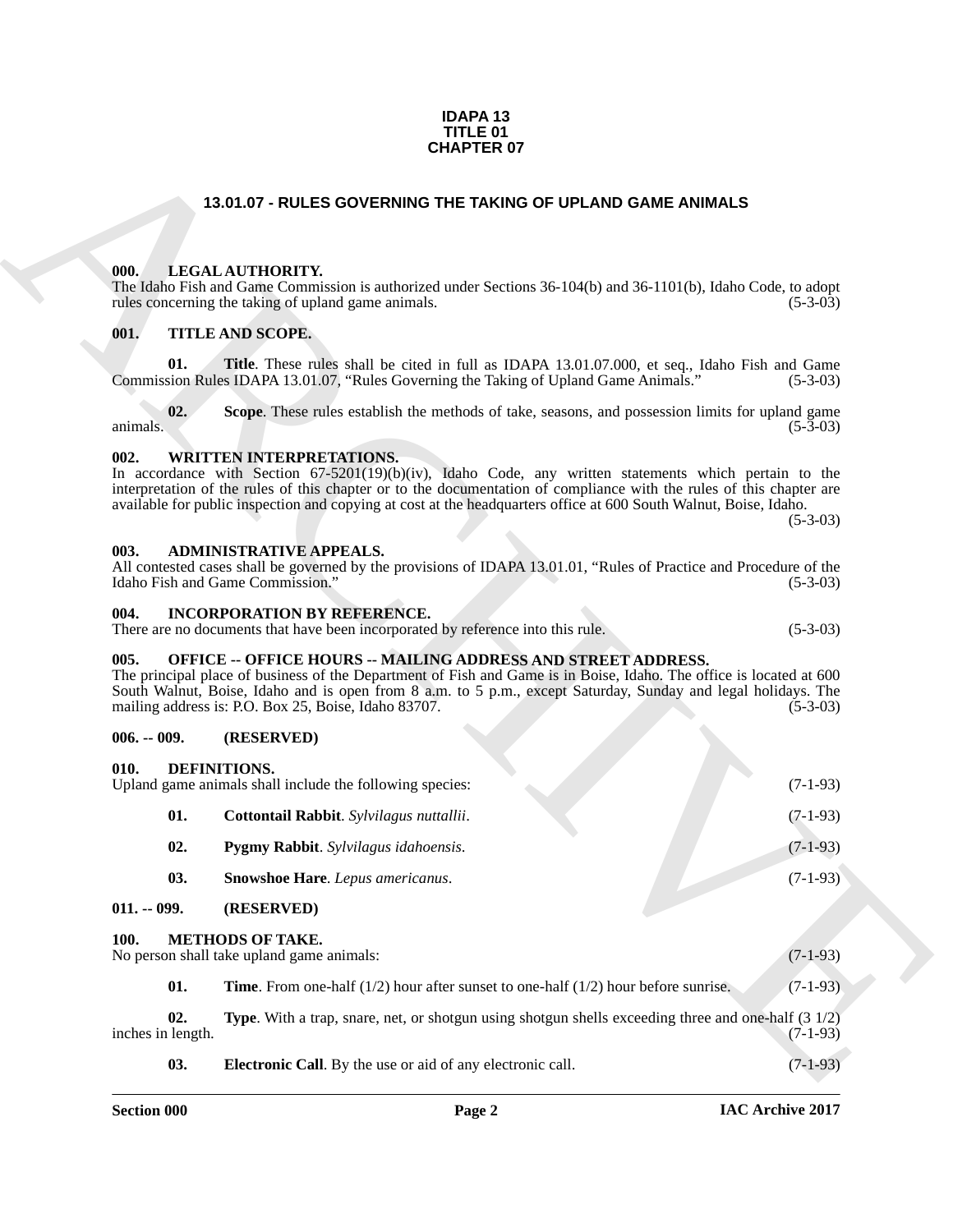#### <span id="page-2-0"></span>**101. -- 199. (RESERVED)**

#### <span id="page-2-7"></span><span id="page-2-1"></span>**200. AREAS CLOSED TO HUNTING OF UPLAND GAME ANIMALS.**

Hunting, killing, or molesting upland game animals is prohibited in the following areas: (7-1-93)

**Department of Frish and Game**<br>
10.1. **29. CENERAL CONSULTING OF UPLAND GAME ANDEALS**<br>
20. **ARCHIVED CONSULTING OF UPLAND GAME ANDEALS**<br>
20. **ARCHIVED CONSULTING OF UPLAND GAME ANDEALS**<br>
20. **CENERAL CONSULTING OF UPLAN 01. Craters of the Moon**. That area of Craters of the Moon National Monument in Blaine and Butte Counties prior to the November 2000 expansion of the Monument by Presidential decree. It is the hunter's responsibility to check with the Park Service to be able to identify the closed area. (4-6-05)

<span id="page-2-12"></span><span id="page-2-10"></span><span id="page-2-9"></span><span id="page-2-8"></span>**02. Harriman State Park**. Harriman State Park Wildlife Refuge In Fremont County. (7-1-93)

**03. Nez Perce National Historical Park**. Nez Perce National Historical Park in Clearwater, Idaho, and Nez Perce Counties:

**04. Ada County**. That portion of Ada County within Veterans Memorial Park and the area between State Highway 21, Warm Springs Avenue, and the New York Canal from the New York Canal Diversion Dam downstream to the Boise City limits: (5-3-03) downstream to the Boise City limits;

<span id="page-2-14"></span><span id="page-2-13"></span><span id="page-2-11"></span>**05. Yellowstone National Park**. Yellowstone National Park in Fremont County; and (7-1-93)

**06.** Mann's Lake. Mann's Lake in Nez Perce County and extending three hundred (300) yards beyond au of Reclamation property that encompasses the lake. (4-6-05) the Bureau of Reclamation property that encompasses the lake.

**07. Other**. On any of those portions of federal refuges, State game preserves, State wildlife management areas, bird preserves, bird refuges, and bird sanctuaries for which bird hunting closures have been declared by legislative or Commission action. (7-1-93) declared by legislative or Commission action.

#### <span id="page-2-2"></span>**201. -- 299. (RESERVED)**

#### <span id="page-2-16"></span><span id="page-2-3"></span>**300. WOUNDING - RETRIEVING.**

No person shall wound or kill any upland game animal without making a reasonable effort to retrieve it and reduce it to possession. Every upland game animal wounded by hunting and reduced to possession shall immediately be killed and become a part of the daily bag limit. (7-1-93)

#### <span id="page-2-4"></span>**301. -- 399. (RESERVED)**

#### <span id="page-2-15"></span><span id="page-2-5"></span>**400. UPLAND GAME ANIMALS SEASONS, BAG AND POSSESSION LIMITS.**

Pursuant to Section 36-105(3), Idaho Code, the Commission now sets seasons, bag limits, and possession limits by proclamation. The proclamation is published in a brochure available at Department offices and license vendors.  $(4-6-05)$ 

<span id="page-2-6"></span>**401. -- 999. (RESERVED)**